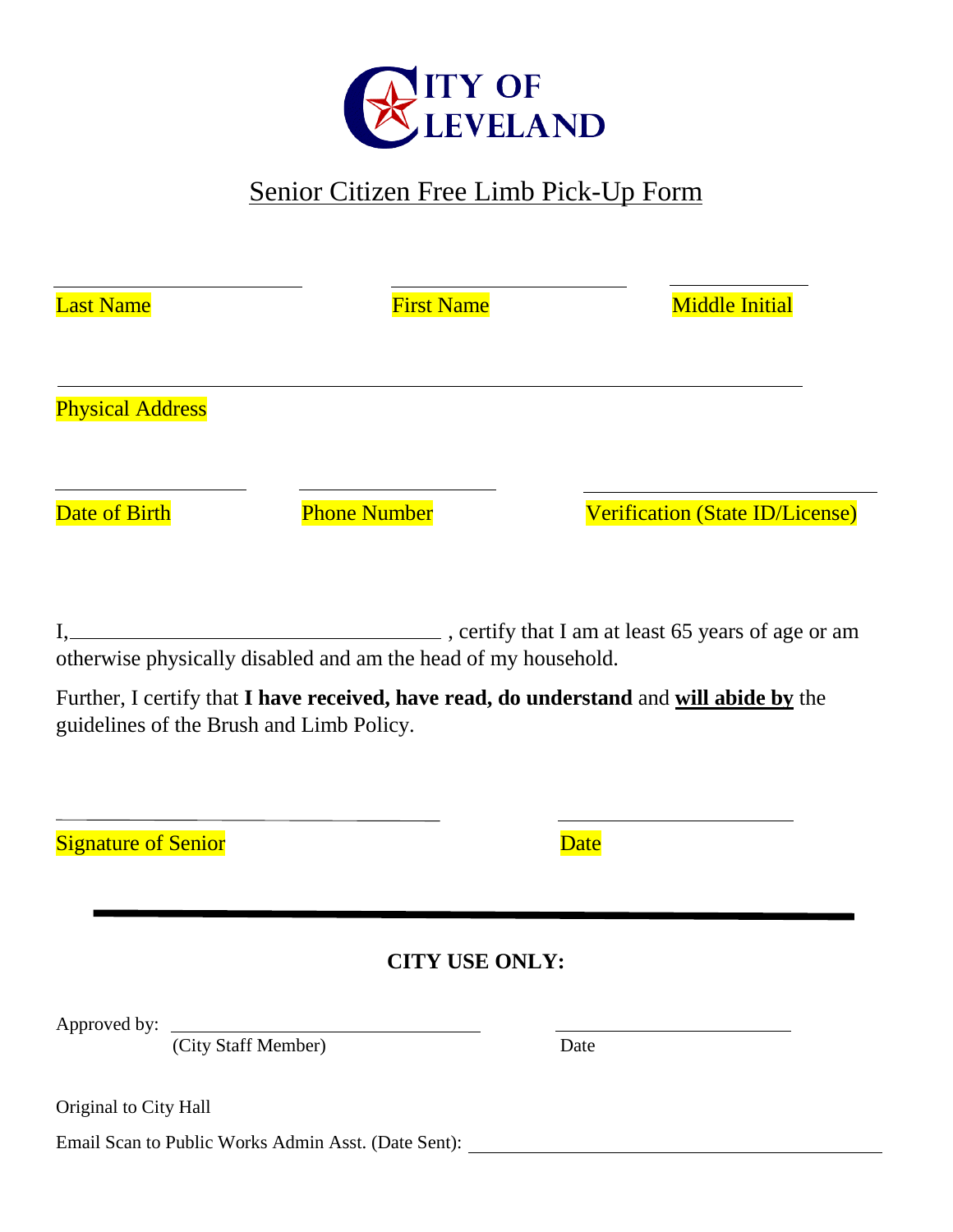

## **BRUSH & LIMB POLICY**

Branch and brush/limb pick up: Provided to verified senior citizens by the City's Public Works Department. Residents are asked to observe the following guidelines, and allow three to five working days for pick up.

- $\triangleright$  Cut ends of tree limbs must face the street and be placed in a neat pile on the edge of the road.
- $\triangleright$  Tree limbs more than 10 feet in length or 6 inches in diameter will not be picked up (this is a safety precaution to protect Public Works crews and prevent damage to equipment).
- $\triangleright$  City ordinance forbids the deposit of grass clippings, leaves or other debris on any public way within the City; violators may be subject to fine. Residents should mulch grass clippings and leaves, or bag for collection by their waste hauling service.
- $\triangleright$  Vines also cannot be picked up by Public Works crews.
- **Contractors hired by homeowners or friends and/or family members of homeowners who remove trees or brush are responsible for the removal of all materials trimmed or cut.**